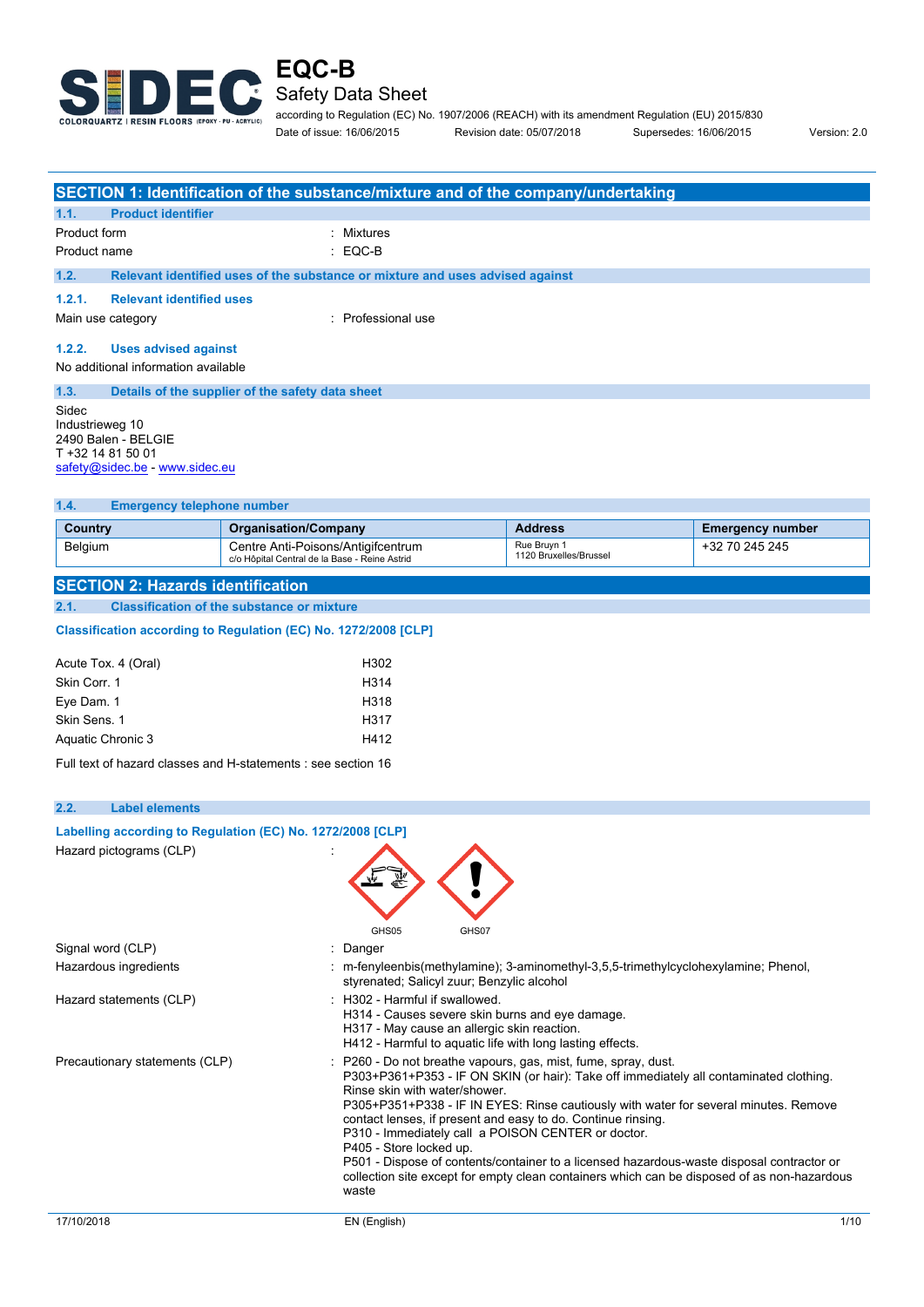according to Regulation (EC) No. 1907/2006 (REACH) with its amendment Regulation (EU) 2015/830

#### **2.3. Other hazards**

#### No additional information available

### **SECTION 3: Composition/information on ingredients**

#### **3.1. Substances**

Not applicable

#### **3.2. Mixtures**

| <b>Name</b>                                  | <b>Product identifier</b>                                                                               | $\frac{9}{6}$ | <b>Classification according to</b><br><b>Regulation (EC) No.</b><br>1272/2008 [CLP]                                                   |
|----------------------------------------------|---------------------------------------------------------------------------------------------------------|---------------|---------------------------------------------------------------------------------------------------------------------------------------|
| 3-aminomethyl-3,5,5-trimethylcyclohexylamine | (CAS-No.) 2855-13-2<br>(EC-No.) 220-666-8<br>(EC Index-No.) 612-067-00-9<br>(REACH-no) 01-2119514687-32 | $25 - 50$     | Acute Tox. 4 (Oral), H302<br>Acute Tox. 4 (Dermal), H312<br>Skin Corr. 1, H314<br>Skin Sens. 1, H317<br>Aquatic Chronic 3, H412       |
| Benzylic alcohol                             | (CAS-No.) 100-51-6<br>(EC-No.) 202-859-9<br>(EC Index-No.) 603-057-00-5<br>(REACH-no) 01-2119492630-38  | $25 - 50$     | Acute Tox. 4 (Oral), H302<br>Acute Tox. 4 (Inhalation), H332<br>Eye Irrit. 2, H319                                                    |
| m-fenyleenbis(methylamine)                   | (CAS-No.) 1477-55-0<br>(EC-No.) 216-032-5<br>(REACH-no) 01-2119480150-50                                | $10 - 25$     | Skin Sens, 1B, H317<br>Acute Tox. 4 (Inhalation), H332<br>Acute Tox. 4 (Oral), H302<br>Skin Corr. 1B, H314<br>Aquatic Chronic 3, H412 |
| Phenol, styrenated                           | (CAS-No.) 61788-44-1<br>(EC-No.) 262-975-0<br>(REACH-no) 01-2119980970-27                               | $2,5 - 10$    | Skin Irrit. 2, H315<br>Skin Sens. 1, H317<br>Aquatic Chronic 2, H411                                                                  |
| Salicyl zuur                                 | (CAS-No.) 69-72-7<br>(EC-No.) 200-712-3<br>(REACH-no) 01-2119486984-17                                  | $2,5 - 10$    | Acute Tox. 4 (Oral), H302<br>Eye Dam. 1, H318                                                                                         |

#### Full text of H-statements: see section 16

| <b>SECTION 4: First aid measures</b>                                |                                                                                                                                                                     |
|---------------------------------------------------------------------|---------------------------------------------------------------------------------------------------------------------------------------------------------------------|
| <b>Description of first aid measures</b><br>4.1.                    |                                                                                                                                                                     |
| First-aid measures general                                          | Remove contaminated clothes.                                                                                                                                        |
| First-aid measures after inhalation                                 | If breathing is difficult, remove victim to fresh air and keep at rest in a position comfortable for<br>breathing. Get medical advice/attention if you feel unwell. |
| First-aid measures after skin contact                               | Take off immediately all contaminated clothing. Rinse skin with water/shower. If skin irritation or<br>rash occurs: Get medical advice/attention.                   |
| First-aid measures after eye contact                                | Get immediate medical advice/attention. Remove contact lenses, if present and easy to do.<br>Continue rinsing. Rinse cautiously with water for several minutes.     |
| First-aid measures after ingestion                                  | Drink plenty of water. Get medical advice/attention if you feel unwell.                                                                                             |
| 4.2.<br>Most important symptoms and effects, both acute and delayed |                                                                                                                                                                     |
| No additional information available                                 |                                                                                                                                                                     |
| 4.3.                                                                | Indication of any immediate medical attention and special treatment needed                                                                                          |
| Treat symptomatically.                                              |                                                                                                                                                                     |
| <b>SECTION 5: Firefighting measures</b>                             |                                                                                                                                                                     |
| <b>Extinguishing media</b><br>5.1.                                  |                                                                                                                                                                     |
| Suitable extinguishing media                                        | : Carbon dioxide, Water, Powder, Alcohol resistant foam.                                                                                                            |
| Unsuitable extinguishing media                                      | : Do not use a heavy water stream.                                                                                                                                  |
| Special hazards arising from the substance or mixture<br>5.2.       |                                                                                                                                                                     |
| Hazardous decomposition products in case of<br>fire                 | : Toxic fumes may be released.                                                                                                                                      |
| 5.3.<br><b>Advice for firefighters</b>                              |                                                                                                                                                                     |
| Protection during firefighting                                      | : [In case of inadequate ventilation] wear respiratory protection.                                                                                                  |
| Other information                                                   | Dispose in a safe manner in accordance with local/national regulations.                                                                                             |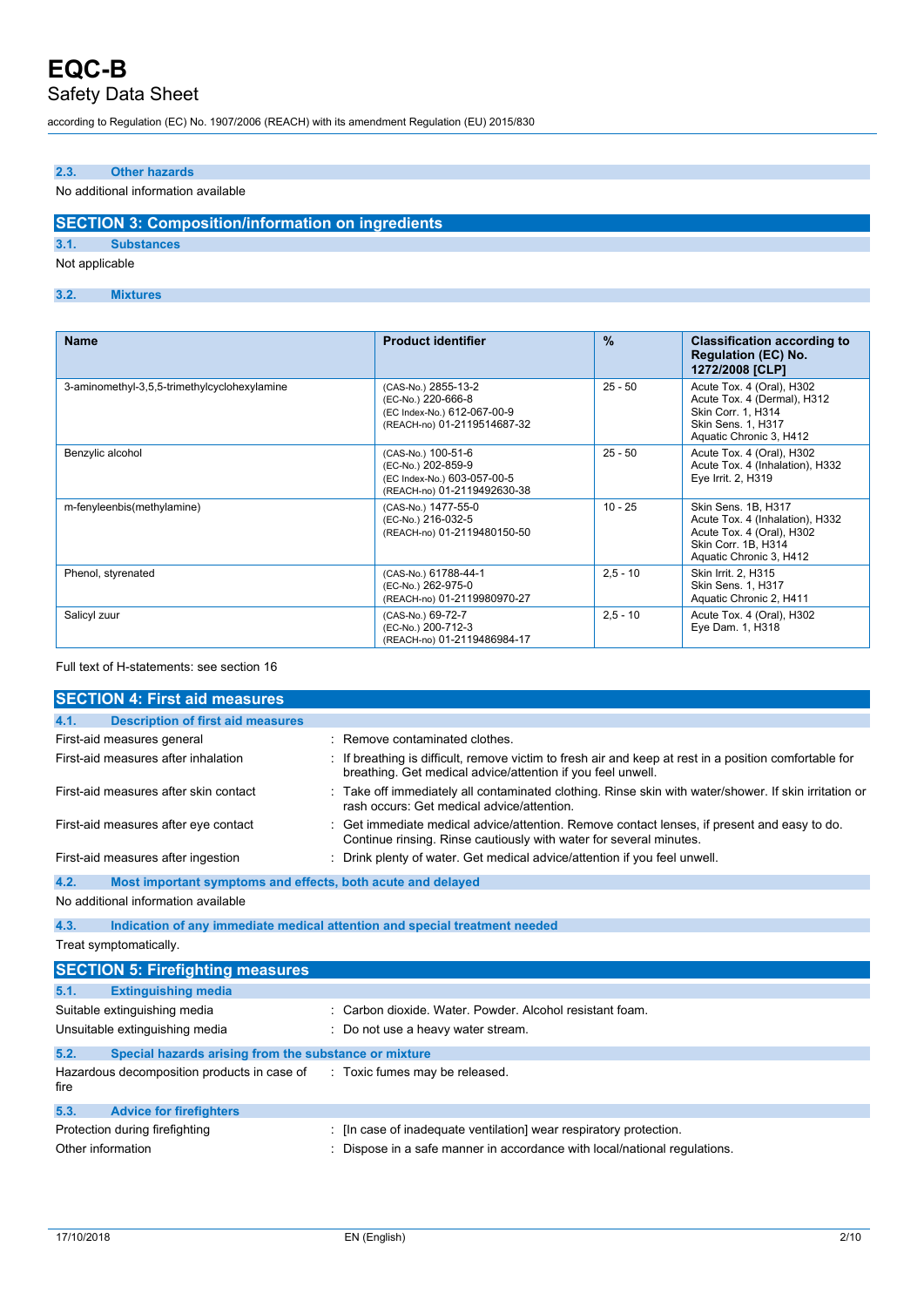### Safety Data Sheet

according to Regulation (EC) No. 1907/2006 (REACH) with its amendment Regulation (EU) 2015/830

| <b>SECTION 6: Accidental release measures</b> |                                                                              |                                                                                                                                                                                            |  |
|-----------------------------------------------|------------------------------------------------------------------------------|--------------------------------------------------------------------------------------------------------------------------------------------------------------------------------------------|--|
| 6.1.                                          | Personal precautions, protective equipment and emergency procedures          |                                                                                                                                                                                            |  |
|                                               | General measures                                                             | : Personal protective equipment.                                                                                                                                                           |  |
| 6.1.1.                                        | For non-emergency personnel                                                  |                                                                                                                                                                                            |  |
|                                               | No additional information available                                          |                                                                                                                                                                                            |  |
| 6.1.2.                                        | For emergency responders                                                     |                                                                                                                                                                                            |  |
|                                               | No additional information available                                          |                                                                                                                                                                                            |  |
| 6.2.                                          | <b>Environmental precautions</b>                                             |                                                                                                                                                                                            |  |
|                                               | Prevent entry to sewers and public waters. Avoid release to the environment. |                                                                                                                                                                                            |  |
| 6.3.                                          | Methods and material for containment and cleaning up                         |                                                                                                                                                                                            |  |
| For containment                               |                                                                              | Collect spillage.                                                                                                                                                                          |  |
|                                               | Methods for cleaning up                                                      | Small quantities of liquid spill: take up in non-combustible absorbent material and shovel into<br>container for disposal. Concerning disposal elimination after cleaning, see section 13. |  |
| Other information                             |                                                                              | Provide adequate ventilation.                                                                                                                                                              |  |
| 6.4.                                          | <b>Reference to other sections</b>                                           |                                                                                                                                                                                            |  |
|                                               |                                                                              | Clean contaminated surfaces with a soap solution. Clean contaminated surfaces with an excess of water.                                                                                     |  |
|                                               | <b>SECTION 7: Handling and storage</b>                                       |                                                                                                                                                                                            |  |
| 7.1.                                          | <b>Precautions for safe handling</b>                                         |                                                                                                                                                                                            |  |
|                                               | Precautions for safe handling                                                | : Do not handle until all safety precautions have been read and understood. Provide local<br>exhaust or general room ventilation. Ensure adequate ventilation.                             |  |
|                                               | Hygiene measures                                                             | Take off contaminated clothing.                                                                                                                                                            |  |
| 7.2.                                          | Conditions for safe storage, including any incompatibilities                 |                                                                                                                                                                                            |  |
|                                               | <b>Technical measures</b>                                                    | : The floor of the depot should be impermeable and designed to form a water-tight basin.                                                                                                   |  |
|                                               | Storage conditions                                                           | Keep only in original container.                                                                                                                                                           |  |
|                                               | Information on mixed storage                                                 | Keep away from food, drink and animal feeding stuffs.                                                                                                                                      |  |
| Storage area                                  |                                                                              | Store in a well-ventilated place.                                                                                                                                                          |  |
|                                               | Special rules on packaging                                                   | Store in tightly closed containers.                                                                                                                                                        |  |

**7.3. Specific end use(s)**

No supplementary information available.

| <b>SECTION 8: Exposure controls/personal protection</b> |                                       |                         |  |  |  |
|---------------------------------------------------------|---------------------------------------|-------------------------|--|--|--|
| 8.1.<br><b>Control parameters</b>                       |                                       |                         |  |  |  |
| m-fenyleenbis(methylamine) (1477-55-0)                  |                                       |                         |  |  |  |
| Belgium                                                 | Short time value (mg/m <sup>3</sup> ) | $0.1 \,\mathrm{mq/m^3}$ |  |  |  |
| France                                                  | $VLE$ (mg/m <sup>3</sup> )            | $0.1 \,\mathrm{mq/m^3}$ |  |  |  |
| USA - ACGIH                                             | ACGIH Ceiling (mg/m <sup>3</sup> )    | $0.1 \,\mathrm{mq/m^3}$ |  |  |  |

### **8.2. Exposure controls**

| Appropriate engineering controls | : Keep away from food, drink and animal feeding stuffs. Remove contaminated clothes. Wash<br>hands before break and at end of works. Avoid contact with skin and eyes. |
|----------------------------------|------------------------------------------------------------------------------------------------------------------------------------------------------------------------|
| Personal protective equipment    | Safety glasses. Gloves. Extra personal protection: A/P2 filter respirator for organic vapour and<br>harmful dust.                                                      |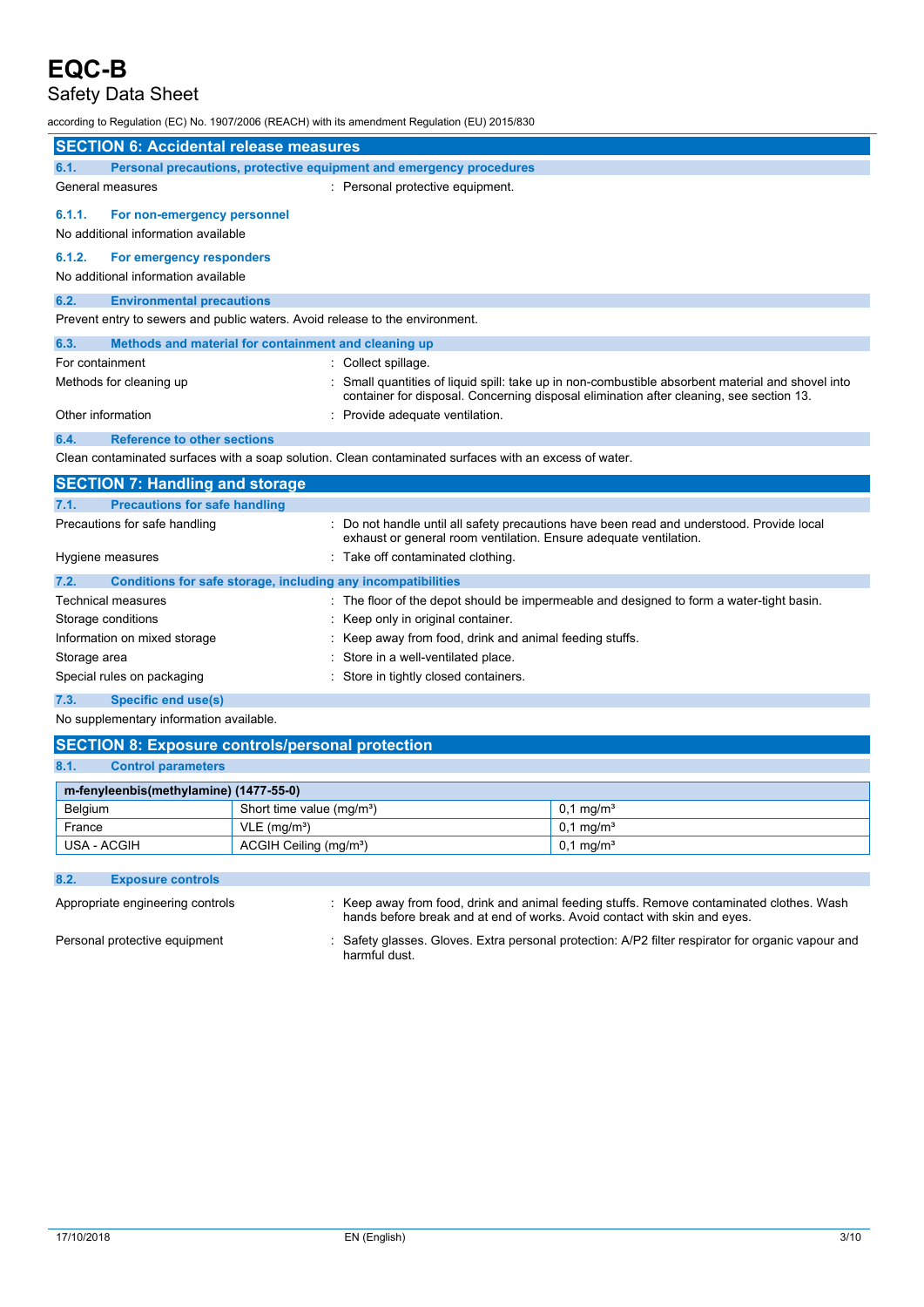according to Regulation (EC) No. 1907/2006 (REACH) with its amendment Regulation (EU) 2015/830

| Materials for protective clothing | : Wear suitable protective clothing                                                                                                                                                                                                                                                                                                                                                                       |
|-----------------------------------|-----------------------------------------------------------------------------------------------------------------------------------------------------------------------------------------------------------------------------------------------------------------------------------------------------------------------------------------------------------------------------------------------------------|
| Hand protection                   | : Gloves must be replaced after each use and whenever signs of wear or perforation appear.<br>Nitrile rubber gloves. Neoprene/viton®. Polyvinylchloride (PVC). Layer thickness : >0,5mm.<br>unsuitable materials: leather gloves, thick fabric gloves. Since the product consists of several<br>substances, the durability of the glove material cannot be estimated and needs to be tested<br>before use |
| Eye protection                    | $:$ Protective goggles                                                                                                                                                                                                                                                                                                                                                                                    |
| Skin and body protection          | : Wear suitable protective clothing                                                                                                                                                                                                                                                                                                                                                                       |
| Respiratory protection            | : In case of inadequate ventilation wear respiratory protection. Extra personal protection: P2 filter<br>respirator for harmful particles                                                                                                                                                                                                                                                                 |



| <b>SECTION 9: Physical and chemical properties</b>            |                             |  |
|---------------------------------------------------------------|-----------------------------|--|
| 9.1.<br>Information on basic physical and chemical properties |                             |  |
| Physical state                                                | : Liquid                    |  |
| Colour                                                        | : yellowish.                |  |
| Odour                                                         | : No data available         |  |
| Odour threshold                                               | : No data available         |  |
| pH                                                            | : No data available         |  |
| Relative evaporation rate (butylacetate=1)                    | : No data available         |  |
| Melting point                                                 | : No data available         |  |
| Freezing point                                                | No data available           |  |
| Boiling point                                                 | : $> 200 °C$                |  |
| Flash point                                                   | : $> 100 °C$                |  |
| Auto-ignition temperature                                     | : 380 °C                    |  |
| Decomposition temperature                                     | : No data available         |  |
| Flammability (solid, gas)                                     | : No data available         |  |
| Vapour pressure                                               | : No data available         |  |
| Relative vapour density at 20 °C                              | : $1,06$                    |  |
| Relative density                                              | : No data available         |  |
| Solubility                                                    | Poorly soluble in water.    |  |
| Log Pow                                                       | No data available           |  |
| Viscosity, kinematic                                          | No data available           |  |
| Viscosity, dynamic                                            | 300 mPa.s                   |  |
| <b>Explosive properties</b>                                   | No direct explosion hazard. |  |
| Oxidising properties                                          | No data available           |  |
| <b>Explosive limits</b>                                       | 1,2 vol %<br>13 vol %       |  |

### **9.2. Other information**

No additional information available

|                  | <b>SECTION 10: Stability and reactivity</b>                                        |
|------------------|------------------------------------------------------------------------------------|
| 10.1.            | <b>Reactivity</b>                                                                  |
|                  | No supplementary information available.                                            |
| 10.2.            | <b>Chemical stability</b>                                                          |
|                  | Stable under normal conditions.                                                    |
| 10.3.            | <b>Possibility of hazardous reactions</b>                                          |
|                  | Reacts vigorously with strong oxidizers and acids. Stable under normal conditions. |
| 10.4.            | <b>Conditions to avoid</b>                                                         |
|                  | No supplementary information available.                                            |
| 10.5.            | <b>Incompatible materials</b>                                                      |
| Oxidizing agent. |                                                                                    |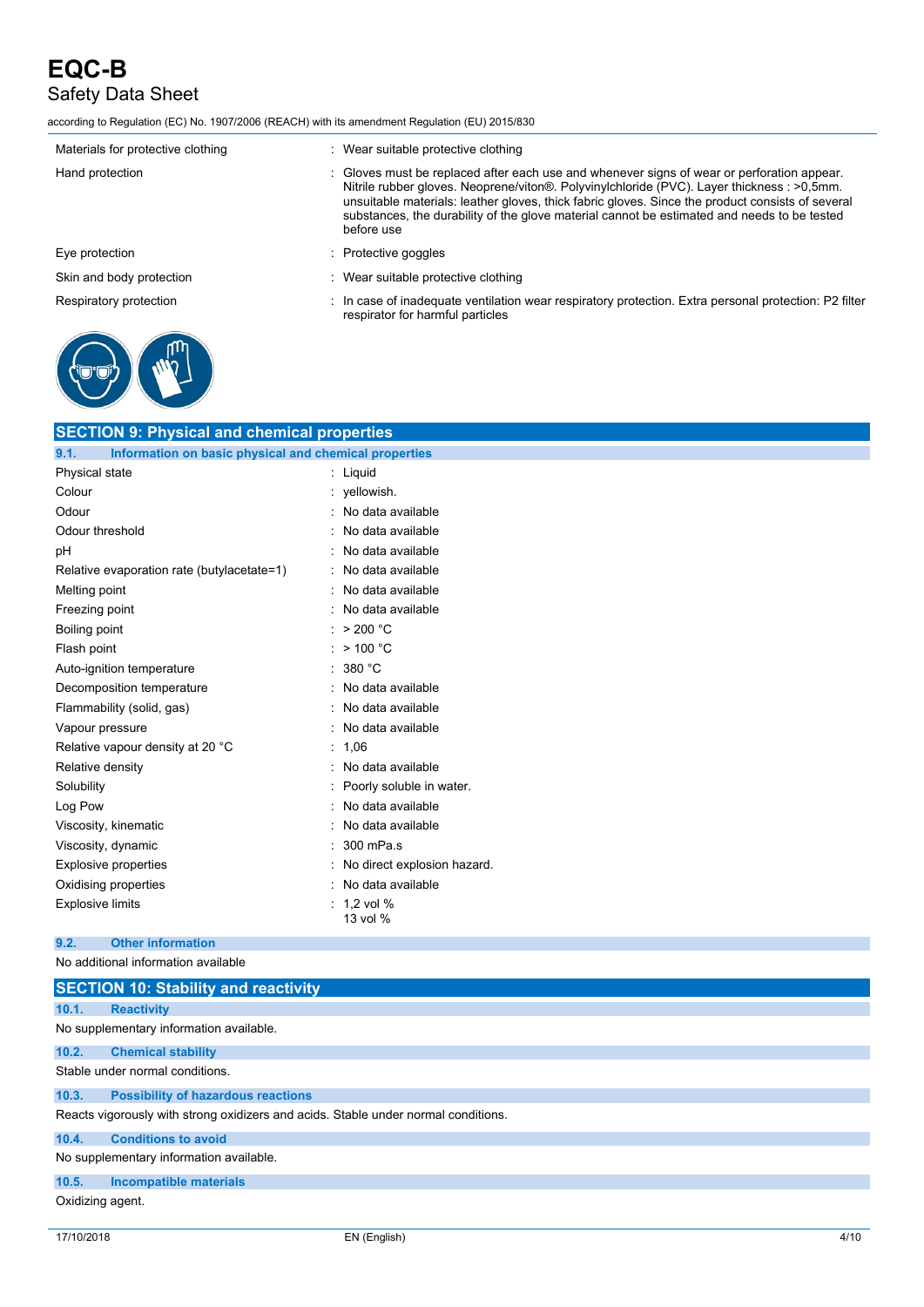### Safety Data Sheet

according to Regulation (EC) No. 1907/2006 (REACH) with its amendment Regulation (EU) 2015/830

#### **10.6. Hazardous decomposition products**

None under normal use. In case of fire: Toxic gases.

| <b>SECTION 11: Toxicological information</b>             |                                                                  |  |
|----------------------------------------------------------|------------------------------------------------------------------|--|
| Information on toxicological effects<br>11.1.            |                                                                  |  |
| Acute toxicity                                           | : Oral: Harmful if swallowed.                                    |  |
| ATE CLP (oral)                                           | 463,755 mg/kg bodyweight                                         |  |
| m-fenyleenbis(methylamine) (1477-55-0)                   |                                                                  |  |
| LD50 oral rat                                            | 200 - 2000 mg/kg bodyweight                                      |  |
| LD50 dermal rat                                          | > 3100 mg/kg bodyweight                                          |  |
| LD50 dermal rabbit                                       | 2000 mg/kg                                                       |  |
| LC50 inhalation rat (mg/l)                               | $1,34$ mg/l                                                      |  |
| 3-aminomethyl-3,5,5-trimethylcyclohexylamine (2855-13-2) |                                                                  |  |
| LD50 oral rat                                            | 1030 mg/kg                                                       |  |
| LD50 dermal rat                                          | > 2000 mg/kg bodyweight                                          |  |
| LC50 inhalation rat (mg/l)                               | > 5,01 mg/l/4h                                                   |  |
| Salicyl zuur (69-72-7)                                   |                                                                  |  |
| LD50 oral rat                                            | 891 mg/kg bodyweight                                             |  |
| LD50 dermal rat                                          | > 2000 mg/kg                                                     |  |
| LD50 dermal rabbit                                       | > 10000 mg/kg                                                    |  |
| Benzylic alcohol (100-51-6)                              |                                                                  |  |
| LD50 oral rat                                            | 1620 mg/kg bodyweight                                            |  |
| LD50 dermal rabbit                                       | > 2000 mg/kg                                                     |  |
| LC50 inhalation rat (mg/l)                               | > 4,178 mg/l air                                                 |  |
| Skin corrosion/irritation                                | Causes severe skin burns and eye damage.                         |  |
| Serious eye damage/irritation                            | Causes serious eye damage.                                       |  |
| Respiratory or skin sensitisation                        | May cause an allergic skin reaction.                             |  |
| Germ cell mutagenicity                                   | Based on available data, the classification criteria are not met |  |
| Carcinogenicity                                          | Based on available data, the classification criteria are not met |  |
| Reproductive toxicity                                    | Based on available data, the classification criteria are not met |  |
| STOT-single exposure                                     | Based on available data, the classification criteria are not met |  |
| STOT-repeated exposure                                   | Based on available data, the classification criteria are not met |  |

#### Aspiration hazard **in a state of the classification criteria are not met**  $\cdot$  Based on available data, the classification criteria are not met

|  |  |  |  | <b>SECTION 12: Ecological information</b> |  |
|--|--|--|--|-------------------------------------------|--|
|  |  |  |  |                                           |  |

| <u>ULUTION TE. LUURGIUGI IIIIUITIIGIIUIT</u>             |                |      |
|----------------------------------------------------------|----------------|------|
| 12.1.<br><b>Toxicity</b>                                 |                |      |
| Phenol, styrenated (61788-44-1)                          |                |      |
| EC50 Daphnia 1                                           | $> 0,249$ mg/l |      |
| Threshold limit algae 1                                  | 0,326 mg/l     |      |
| Threshold limit algae 2                                  | $0,14$ mg/l    |      |
| m-fenyleenbis(methylamine) (1477-55-0)                   |                |      |
| LC50 fish 1                                              | 87,6 mg/l      |      |
| EC50 Daphnia 1                                           | 15,2 mg/l      |      |
| LC50 fish 2                                              | $> 100$ mg/l   |      |
| ErC50 (algae)                                            | 33,3 mg/l      |      |
| Threshold limit algae 1                                  | 12 mg/l        |      |
| 3-aminomethyl-3,5,5-trimethylcyclohexylamine (2855-13-2) |                |      |
| LC50 fish 1                                              | 110 mg/l       |      |
| EC50 Daphnia 1                                           | 23 mg/l        |      |
| LC50 fish 2                                              | $110$ mg/l     |      |
| <b>Salicyl zuur (69-72-7)</b>                            |                |      |
| LC50 fish 1                                              | 90 mg/l        |      |
| EC50 Daphnia 1                                           | 870 mg/l       |      |
| Threshold limit algae 1                                  | $> 100$ mg/l   |      |
| Benzylic alcohol (100-51-6)                              |                |      |
| LC50 fish 1                                              | 460 mg/l       |      |
| 17/10/2018                                               | EN (English)   | 5/10 |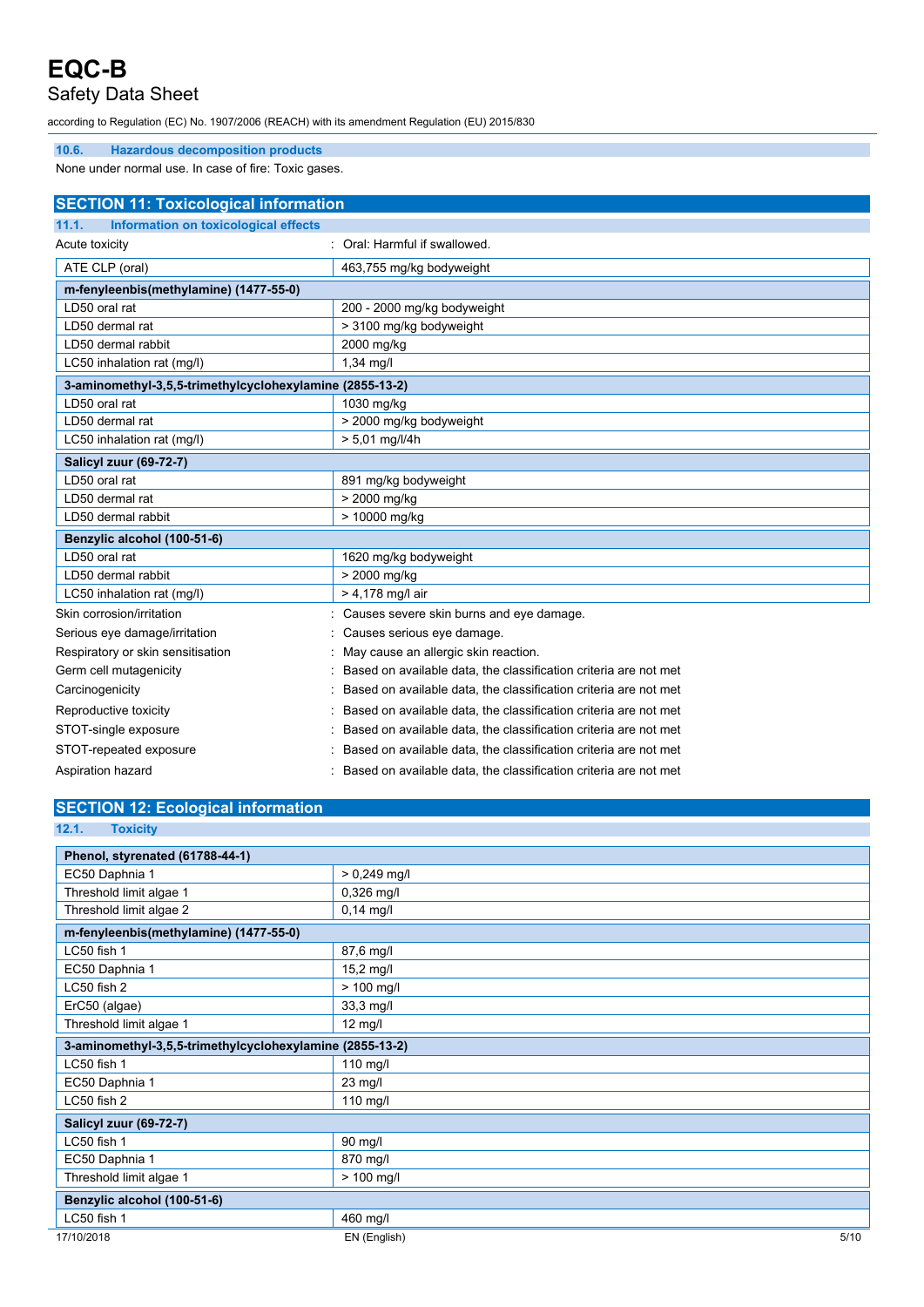## Safety Data Sheet

according to Regulation (EC) No. 1907/2006 (REACH) with its amendment Regulation (EU) 2015/830

| ccording to Regulation (EC) No. 1907/2006 (REACH) with its amendment Regulation (EU) 2015/830                                                |                                                                                                                                                                                 |  |  |  |
|----------------------------------------------------------------------------------------------------------------------------------------------|---------------------------------------------------------------------------------------------------------------------------------------------------------------------------------|--|--|--|
| Benzylic alcohol (100-51-6)                                                                                                                  |                                                                                                                                                                                 |  |  |  |
| EC50 Daphnia 1                                                                                                                               | 230 mg/l                                                                                                                                                                        |  |  |  |
| LC50 fish 2                                                                                                                                  | 10 mg/l                                                                                                                                                                         |  |  |  |
| ErC50 (algae)                                                                                                                                | 770 mg/l                                                                                                                                                                        |  |  |  |
| Threshold limit algae 1                                                                                                                      | 640 mg/l                                                                                                                                                                        |  |  |  |
|                                                                                                                                              |                                                                                                                                                                                 |  |  |  |
| 12.2.<br><b>Persistence and degradability</b>                                                                                                |                                                                                                                                                                                 |  |  |  |
| EQC-B                                                                                                                                        |                                                                                                                                                                                 |  |  |  |
| Persistence and degradability                                                                                                                | No supplementary information available.                                                                                                                                         |  |  |  |
| Salicyl zuur (69-72-7)                                                                                                                       |                                                                                                                                                                                 |  |  |  |
| Biochemical oxygen demand (BOD)                                                                                                              | $0,95 \text{ g O}_2\text{/g substance}$                                                                                                                                         |  |  |  |
| Chemical oxygen demand (COD)                                                                                                                 | 1,58 g $O_2/g$ substance                                                                                                                                                        |  |  |  |
| ThOD                                                                                                                                         | 1,623 g $O_2/g$ substance                                                                                                                                                       |  |  |  |
| BOD (% of ThOD)                                                                                                                              | $0.41 - 0.60$                                                                                                                                                                   |  |  |  |
| Benzylic alcohol (100-51-6)                                                                                                                  |                                                                                                                                                                                 |  |  |  |
| Biochemical oxygen demand (BOD)                                                                                                              | $1,6$ g O <sub>2</sub> /g substance                                                                                                                                             |  |  |  |
| Chemical oxygen demand (COD)                                                                                                                 | 2,4 g $O_2/g$ substance                                                                                                                                                         |  |  |  |
| ThOD                                                                                                                                         | 2,5 g $O_2/g$ substance                                                                                                                                                         |  |  |  |
| 12.3.<br><b>Bioaccumulative potential</b>                                                                                                    |                                                                                                                                                                                 |  |  |  |
|                                                                                                                                              |                                                                                                                                                                                 |  |  |  |
| EQC-B                                                                                                                                        |                                                                                                                                                                                 |  |  |  |
| Bioaccumulative potential                                                                                                                    | No supplementary information available.                                                                                                                                         |  |  |  |
| Phenol, styrenated (61788-44-1)                                                                                                              |                                                                                                                                                                                 |  |  |  |
| Log Pow<br>$6,24 - 7,77$                                                                                                                     |                                                                                                                                                                                 |  |  |  |
| m-fenyleenbis(methylamine) (1477-55-0)                                                                                                       |                                                                                                                                                                                 |  |  |  |
| BCF fish 1                                                                                                                                   | < 2,7                                                                                                                                                                           |  |  |  |
| Log Pow                                                                                                                                      | 0,18                                                                                                                                                                            |  |  |  |
| 3-aminomethyl-3,5,5-trimethylcyclohexylamine (2855-13-2)                                                                                     |                                                                                                                                                                                 |  |  |  |
| BCF other aquatic organisms 1                                                                                                                | 3,16                                                                                                                                                                            |  |  |  |
| Log Pow                                                                                                                                      | 0,99                                                                                                                                                                            |  |  |  |
| <b>Salicyl zuur (69-72-7)</b>                                                                                                                |                                                                                                                                                                                 |  |  |  |
| Log Pow<br>2,25                                                                                                                              |                                                                                                                                                                                 |  |  |  |
| Benzylic alcohol (100-51-6)                                                                                                                  |                                                                                                                                                                                 |  |  |  |
| Log Pow                                                                                                                                      | $1 - 1,1$                                                                                                                                                                       |  |  |  |
|                                                                                                                                              |                                                                                                                                                                                 |  |  |  |
| 12.4.<br><b>Mobility in soil</b>                                                                                                             |                                                                                                                                                                                 |  |  |  |
| EQC-B                                                                                                                                        |                                                                                                                                                                                 |  |  |  |
| Ecology - soil                                                                                                                               | No supplementary information available.                                                                                                                                         |  |  |  |
| m-fenyleenbis(methylamine) (1477-55-0)                                                                                                       |                                                                                                                                                                                 |  |  |  |
| 3,11<br>Log Koc                                                                                                                              |                                                                                                                                                                                 |  |  |  |
| 3-aminomethyl-3,5,5-trimethylcyclohexylamine (2855-13-2)                                                                                     |                                                                                                                                                                                 |  |  |  |
| Surface tension                                                                                                                              | 3.47 N/m                                                                                                                                                                        |  |  |  |
| Benzylic alcohol (100-51-6)                                                                                                                  |                                                                                                                                                                                 |  |  |  |
| Surface tension<br>39 mN/m                                                                                                                   |                                                                                                                                                                                 |  |  |  |
| 12.5.<br><b>Results of PBT and vPvB assessment</b>                                                                                           |                                                                                                                                                                                 |  |  |  |
|                                                                                                                                              |                                                                                                                                                                                 |  |  |  |
| Component<br>m-fenyleenbis(methylamine) (1477-55-0)<br>This substance/mixture does not meet the PBT criteria of REACH requlation, annex XIII |                                                                                                                                                                                 |  |  |  |
|                                                                                                                                              | This substance/mixture does not meet the vPvB criteria of REACH regulation, annex XIII                                                                                          |  |  |  |
| 3-aminomethyl-3,5,5-trimethylcyclohexylamine<br>(2855-13-2)                                                                                  | This substance/mixture does not meet the PBT criteria of REACH regulation, annex XIII<br>This substance/mixture does not meet the vPvB criteria of REACH regulation, annex XIII |  |  |  |

**12.6. Other adverse effects**

Additional information : danger for water. Do not discharge into drains or rivers. Danger of pollution of drinking water when product enters the soil. Harmful to aquatic organisms

This substance/mixture does not meet the vPvB criteria of REACH regulation, annex XIII

Benzylic alcohol (100-51-6) This substance/mixture does not meet the PBT criteria of REACH regulation, annex XIII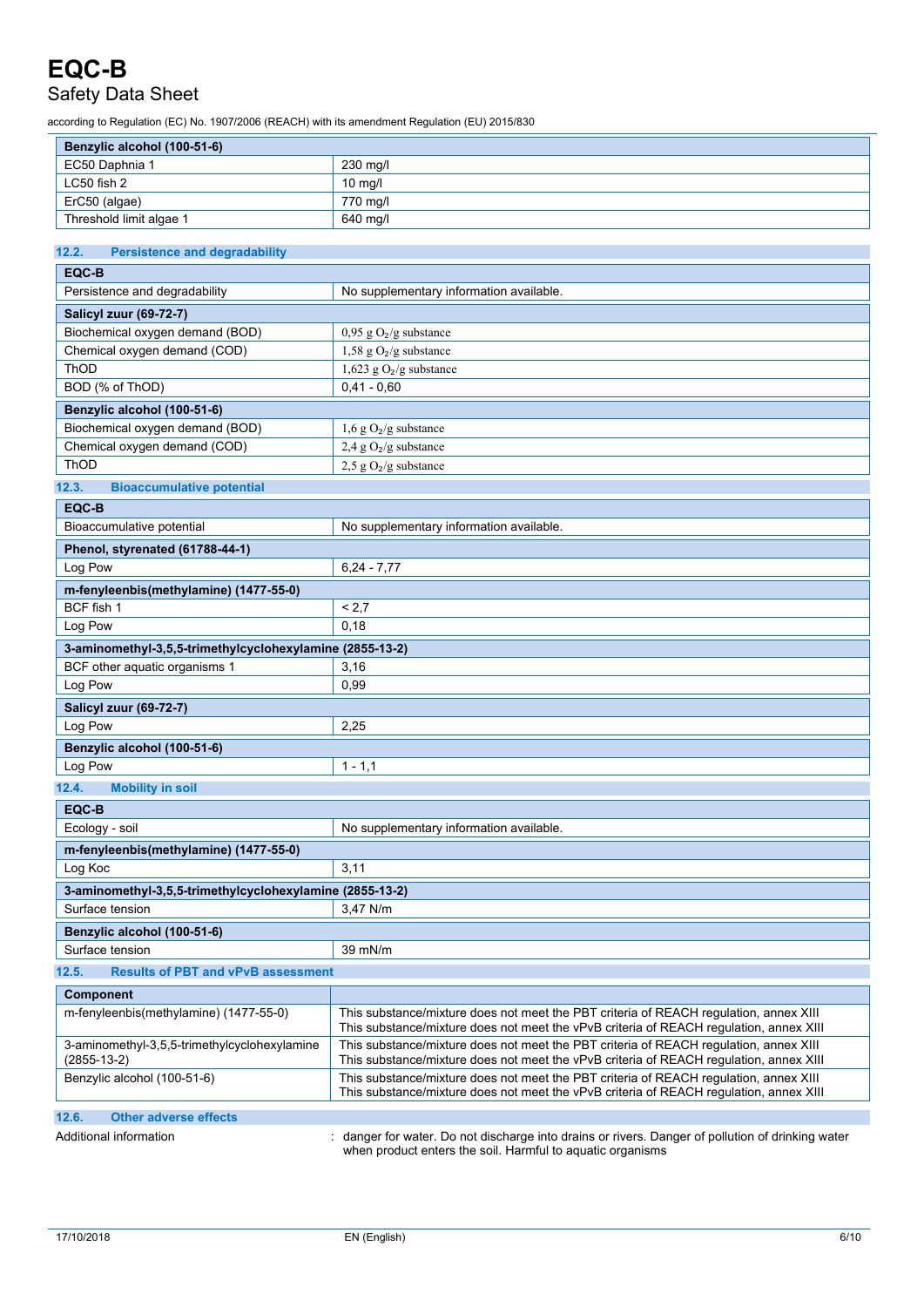## Safety Data Sheet

according to Regulation (EC) No. 1907/2006 (REACH) with its amendment Regulation (EU) 2015/830

| <b>SECTION 13: Disposal considerations</b> |                                                                                                                                                                                                                                                               |  |  |  |
|--------------------------------------------|---------------------------------------------------------------------------------------------------------------------------------------------------------------------------------------------------------------------------------------------------------------|--|--|--|
| 13.1.<br><b>Waste treatment methods</b>    |                                                                                                                                                                                                                                                               |  |  |  |
| Waste treatment methods                    | : Dispose in a safe manner in accordance with local/national regulations.                                                                                                                                                                                     |  |  |  |
| Product/Packaging disposal recommendations | Dispose in a safe manner in accordance with local/national regulations.                                                                                                                                                                                       |  |  |  |
| European List of Waste (LoW) code          | : 08 00 00 - WASTES FROM THE MANUFACTURE, FORMULATION, SUPPLY AND USE<br>(MFSU) OF COATINGS (PAINTS, VARNISHES AND VITREOUS ENAMELS), ADHESIVES,<br>SEALANTS AND PRINTING INKS<br>08 02 00 - wastes from MFSU of other coatings (including ceramic materials) |  |  |  |

### **SECTION 14: Transport information**

In accordance with ADR / RID / IMDG / IATA / ADN

| <b>UN number</b><br>14.1.                                                                                      |                                                                                      |
|----------------------------------------------------------------------------------------------------------------|--------------------------------------------------------------------------------------|
| UN-No. (ADR)                                                                                                   | : 2735                                                                               |
| UN-No. (IMDG)                                                                                                  | : 2735                                                                               |
| UN-No. (IATA)                                                                                                  | : 2735                                                                               |
| UN-No. (ADN)                                                                                                   | : 2735                                                                               |
| UN-No. (RID)                                                                                                   | : 2735                                                                               |
| 14.2.<br>UN proper shipping name                                                                               |                                                                                      |
| Proper Shipping Name (ADR)                                                                                     | : AMINES, LIQUID, CORROSIVE, N.O.S.                                                  |
| Proper Shipping Name (IMDG)                                                                                    | : AMINES, LIQUID, CORROSIVE, N.O.S.                                                  |
| Proper Shipping Name (IATA)                                                                                    | : Amines, liquid, corrosive, n.o.s.                                                  |
| Proper Shipping Name (ADN)                                                                                     | : AMINES, LIQUID, CORROSIVE, N.O.S.                                                  |
| Proper Shipping Name (RID)                                                                                     | : AMINES, LIQUID, CORROSIVE, N.O.S.                                                  |
| Transport document description (ADR)                                                                           | : UN 2735 AMINES, LIQUID, CORROSIVE, N.O.S. (m-fenyleenbis(methylamine)), 8, II, (E) |
| Transport document description (IMDG)                                                                          | : UN 2735 AMINES, LIQUID, CORROSIVE, N.O.S. (m-fenyleenbis(methylamine)), 8, II      |
| 14.3.<br><b>Transport hazard class(es)</b>                                                                     |                                                                                      |
| <b>ADR</b>                                                                                                     |                                                                                      |
| $T_{\text{reduced}}$ is a set of $\epsilon$ of $\epsilon$ and $\epsilon$ $\epsilon$ (set of $\epsilon$ ) (ADD) |                                                                                      |

| <i></i>                          |     |
|----------------------------------|-----|
| Transport hazard class(es) (ADR) | : 8 |
| Danger labels (ADR)              | - 8 |



:

| Transport hazard class(es) (IMDG) | : 8 |
|-----------------------------------|-----|
| Danger labels (IMDG)              | : 8 |



Transport hazard class(es) (IATA) : 8 Hazard labels (IATA) : 8



#### **ADN**

Transport hazard class(es) (ADN) : 8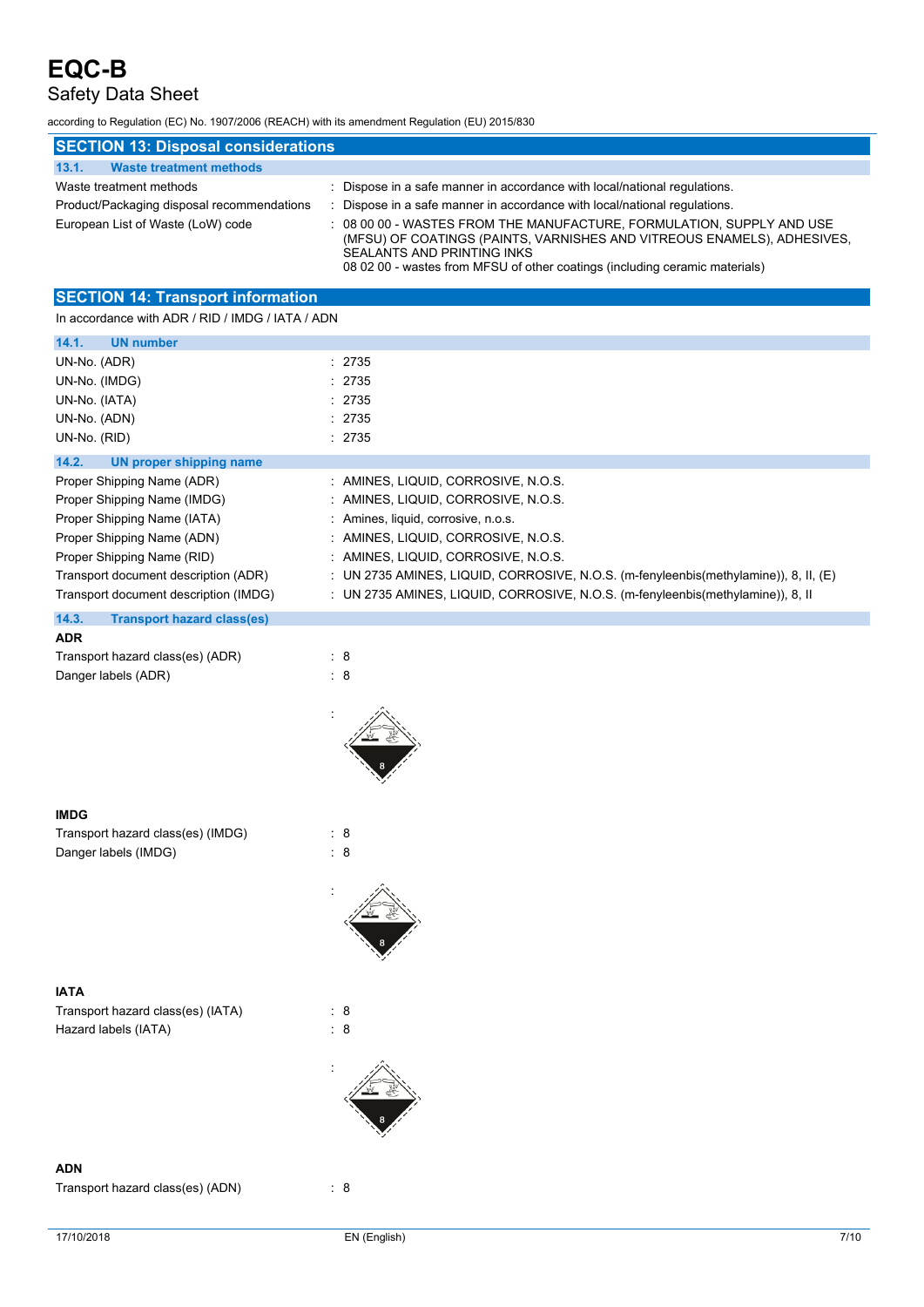according to Regulation (EC) No. 1907/2006 (REACH) with its amendment Regulation (EU) 2015/830

:

| Danger labels (ADN) |  |
|---------------------|--|
|                     |  |



| Transport hazard class(es) (RID) |     | - 8 |
|----------------------------------|-----|-----|
| Danger labels (RID)              | : 8 |     |





| 14.6. | <b>Special precautions for user</b> |
|-------|-------------------------------------|

| - Overland transport                                         |                     |
|--------------------------------------------------------------|---------------------|
| Classification code (ADR)                                    | $\cdot$ C7          |
| Special provisions (ADR)                                     | 274                 |
| Limited quantities (ADR)                                     | 11                  |
| Excepted quantities (ADR)                                    | F <sub>2</sub>      |
| Packing instructions (ADR)                                   | P001, IBC02         |
| Mixed packing provisions (ADR)                               | <b>MP15</b>         |
| Portable tank and bulk container instructions<br>(ADR)       | $·$ T <sub>11</sub> |
| Portable tank and bulk container special<br>provisions (ADR) | $:$ TP1, TP27       |
| Tank code (ADR)                                              | I 4RN               |
| Vehicle for tank carriage                                    | AT                  |
| Transport category (ADR)                                     | 2                   |
| Hazard identification number (Kemler No.)                    | 80                  |
| Orange plates                                                |                     |
|                                                              | 2735                |
| Tunnel restriction code (ADR)                                | F                   |
| EAC code                                                     | 2Χ                  |
| APP code                                                     | в                   |
|                                                              |                     |

| - Transport by sea              |                 |
|---------------------------------|-----------------|
| Special provisions (IMDG)       | $\therefore$ 27 |
| Limited quantities (IMDG)       | : 1 L           |
| Excepted quantities (IMDG)      | : E2            |
| Packing instructions (IMDG)     | : P0            |
| IBC packing instructions (IMDG) | IB)             |

 $\therefore$  274  $: 1 L$ 

 $P_{001}$ : IBC02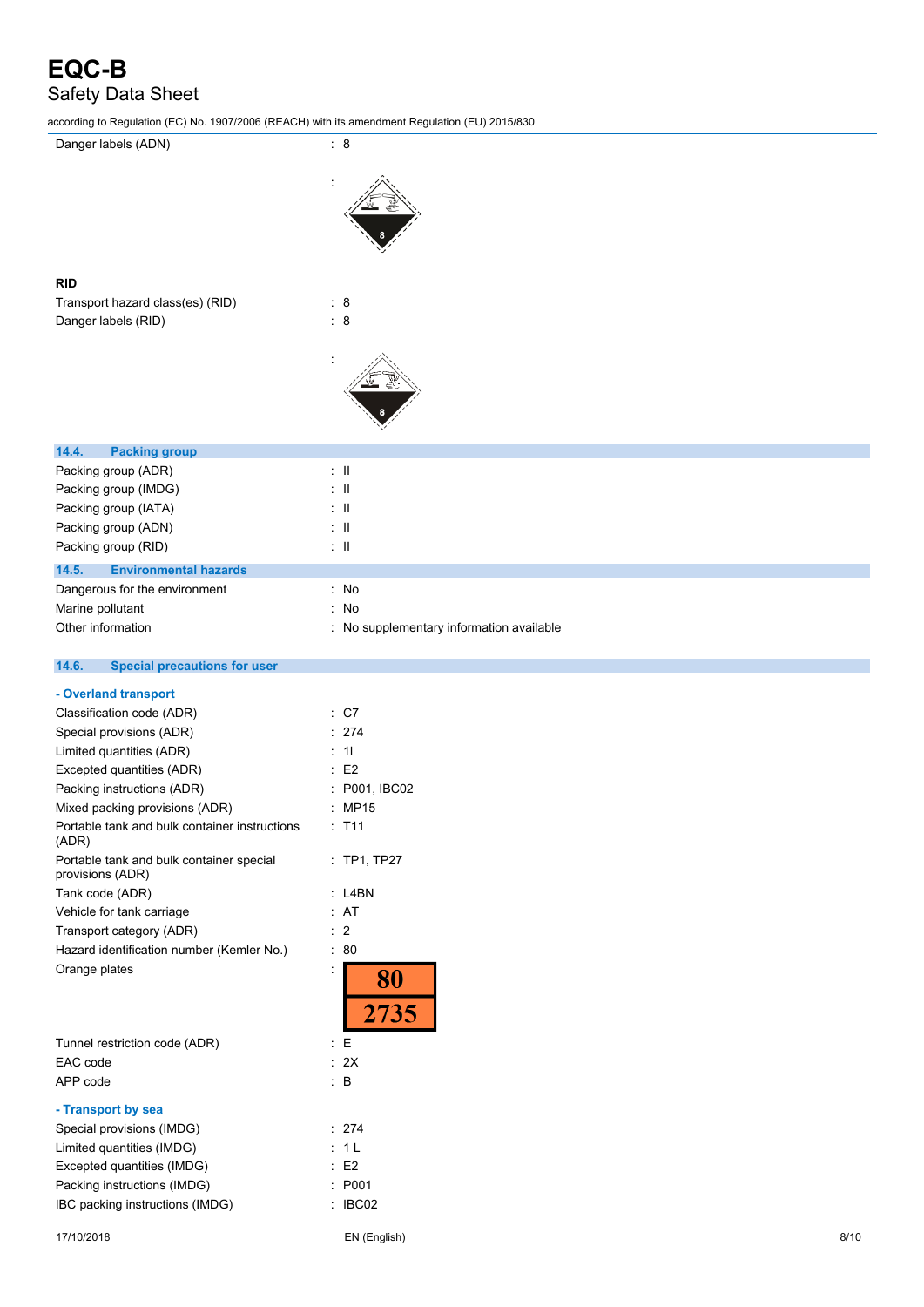according to Regulation (EC) No. 1907/2006 (REACH) with its amendment Regulation (EU) 2015/830

| iccording to Regulation (EC) No. 1907/2006 (REACH) with its amendment Regulation (EU) 2015/830 |                                                                                                                                                                                                                                                                                                           |
|------------------------------------------------------------------------------------------------|-----------------------------------------------------------------------------------------------------------------------------------------------------------------------------------------------------------------------------------------------------------------------------------------------------------|
| Tank instructions (IMDG)                                                                       | $:$ T <sub>11</sub>                                                                                                                                                                                                                                                                                       |
| Tank special provisions (IMDG)                                                                 | : TP1, TP27                                                                                                                                                                                                                                                                                               |
| EmS-No. (Fire)                                                                                 | $\therefore$ F-A                                                                                                                                                                                                                                                                                          |
| EmS-No. (Spillage)                                                                             | $: S-B$                                                                                                                                                                                                                                                                                                   |
| Stowage category (IMDG)                                                                        | : A                                                                                                                                                                                                                                                                                                       |
| Properties and observations (IMDG)                                                             | : Colourless to yellowish liquids or solutions with a pungent odour. Miscible with or soluble in<br>water. When involved in a fire, evolve toxic gases. Corrosive to most metals, especially to<br>copper and its alloys. Reacts violently with acids. Cause burns to skin, eyes and mucous<br>membranes. |
| - Air transport                                                                                |                                                                                                                                                                                                                                                                                                           |
| PCA Excepted quantities (IATA)                                                                 | $\therefore$ E2                                                                                                                                                                                                                                                                                           |
| PCA Limited quantities (IATA)                                                                  | : Y840                                                                                                                                                                                                                                                                                                    |
| PCA limited quantity max net quantity (IATA)                                                   | $\cdot$ 0.5L                                                                                                                                                                                                                                                                                              |
| PCA packing instructions (IATA)                                                                | $\therefore$ 851                                                                                                                                                                                                                                                                                          |
| PCA max net quantity (IATA)                                                                    | : 1L                                                                                                                                                                                                                                                                                                      |
| CAO packing instructions (IATA)                                                                | $\frac{1}{2}$ 855                                                                                                                                                                                                                                                                                         |
| CAO max net quantity (IATA)                                                                    | : 30L                                                                                                                                                                                                                                                                                                     |
| Special provisions (IATA)                                                                      | : A3                                                                                                                                                                                                                                                                                                      |
| ERG code (IATA)                                                                                | : 8L                                                                                                                                                                                                                                                                                                      |
| - Inland waterway transport                                                                    |                                                                                                                                                                                                                                                                                                           |
| Classification code (ADN)                                                                      | $\therefore$ C7                                                                                                                                                                                                                                                                                           |
| Special provisions (ADN)                                                                       | : 274                                                                                                                                                                                                                                                                                                     |
| Limited quantities (ADN)                                                                       | : 1 L                                                                                                                                                                                                                                                                                                     |
| Excepted quantities (ADN)                                                                      | $\therefore$ E2                                                                                                                                                                                                                                                                                           |
| Carriage permitted (ADN)                                                                       | : T                                                                                                                                                                                                                                                                                                       |
| Equipment required (ADN)                                                                       | $:$ PP, EP                                                                                                                                                                                                                                                                                                |
| Number of blue cones/lights (ADN)                                                              | $\therefore$ 0                                                                                                                                                                                                                                                                                            |
| Carriage prohibited (ADN)                                                                      | : No                                                                                                                                                                                                                                                                                                      |
| Not subject to ADN                                                                             | : No                                                                                                                                                                                                                                                                                                      |
| - Rail transport                                                                               |                                                                                                                                                                                                                                                                                                           |
| Classification code (RID)                                                                      | $\therefore$ C7                                                                                                                                                                                                                                                                                           |
| Special provisions (RID)                                                                       | $\therefore$ 274                                                                                                                                                                                                                                                                                          |
| Limited quantities (RID)                                                                       | : 1L                                                                                                                                                                                                                                                                                                      |
| Excepted quantities (RID)                                                                      | $\therefore$ E2                                                                                                                                                                                                                                                                                           |
| Packing instructions (RID)                                                                     | : P001, IBC02                                                                                                                                                                                                                                                                                             |
| Mixed packing provisions (RID)                                                                 | MP15                                                                                                                                                                                                                                                                                                      |
| Portable tank and bulk container instructions<br>(RID)                                         | : T11                                                                                                                                                                                                                                                                                                     |
| Portable tank and bulk container special<br>provisions (RID)                                   | : TP1, TP27                                                                                                                                                                                                                                                                                               |
| Tank codes for RID tanks (RID)                                                                 | : L4BN                                                                                                                                                                                                                                                                                                    |
| Transport category (RID)                                                                       | : 2                                                                                                                                                                                                                                                                                                       |
| Colis express (express parcels) (RID)                                                          | : CE6                                                                                                                                                                                                                                                                                                     |
| Hazard identification number (RID)                                                             | 80                                                                                                                                                                                                                                                                                                        |
| Carriage prohibited (RID)                                                                      | : No                                                                                                                                                                                                                                                                                                      |

**14.7. Transport in bulk according to Annex II of MARPOL 73/78 and the IBC Code**

#### **SECTION 15: Regulatory information**

**15.1. Safety, health and environmental regulations/legislation specific for the substance or mixture**

#### **15.1.1. EU-Regulations**

Contains no REACH substances with Annex XVII restrictions Contains no substance on the REACH candidate list Contains no REACH Annex XIV substances

#### **15.1.2. National regulations**

Not applicable